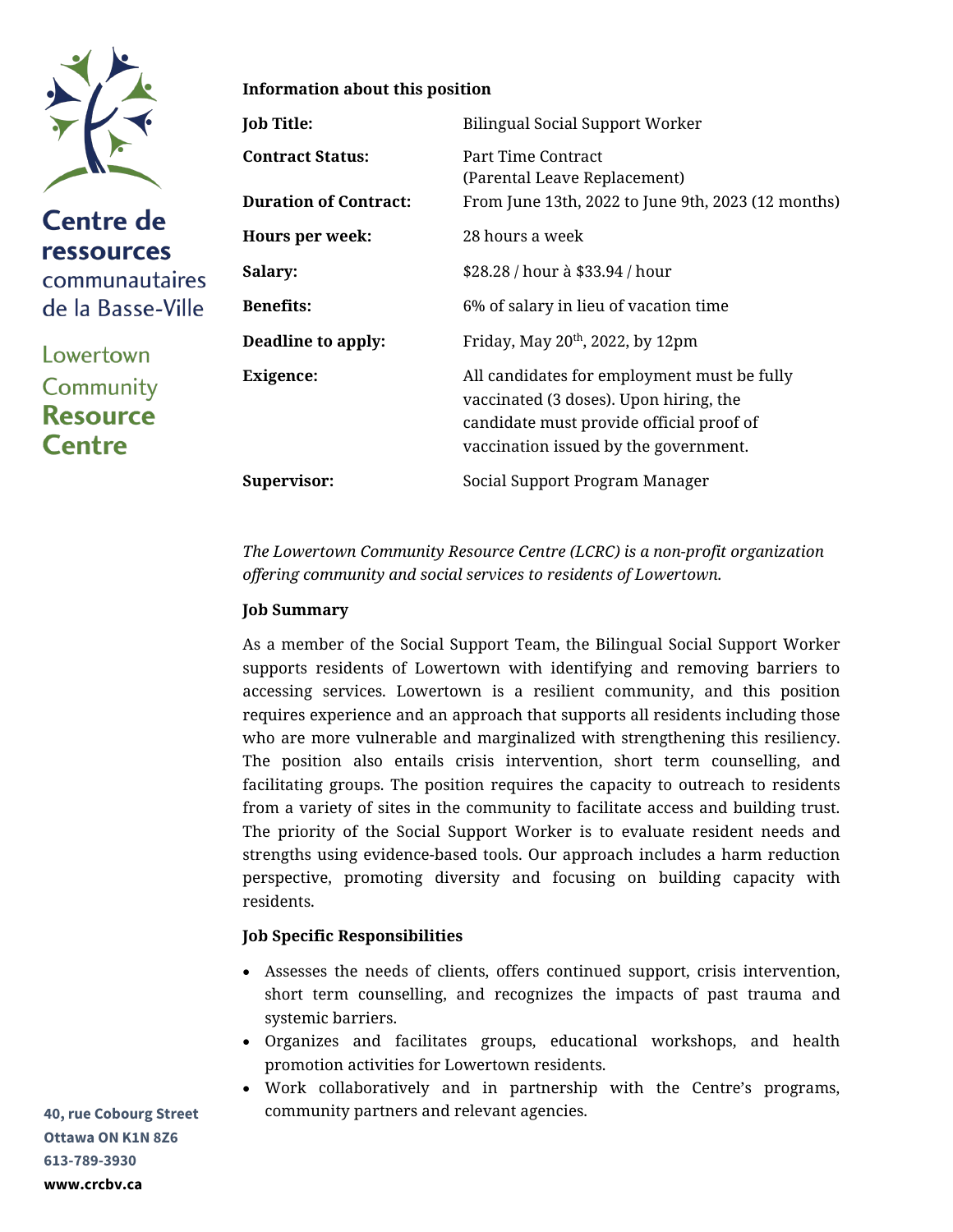- Advocate on behalf of residents, when appropriate, to defend their rights and interests.
- Provides occasional accompaniment services.
- Knowledge and sensitivity to people from diverse communities: racialized and cultural communities, sexual and gender identity, physical capacity, comorbid disorder, etc. Promote diversity and respect with an inclusive approach. Promote access to services in French.
- Provides outreach to community-based settings (i.e.: Lowertown Good Neighbours Community House). This includes providing social support services at different sites in the community - reaching out to residents to better understand their needs and strengths.
- Participates in regular team and supervision meetings.
- Maintains accurate records, statistics, and documentation.
- Assists in identifying issues and in developing and implementing projects.
- Develops, implements, and oversees projects to support the community (at times, in the evening or on the weekend).

# **Common Responsibilities**

- Understanding of the LCRC'S values, principles, and objectives and putting them into practice in the workplace.
- Working in a manner that preserves confidentiality and seeks to minimize risk for clients, in
- keeping with the Centre's Privacy and Confidentiality Policies and Procedures.
- Working in a manner that integrates health promotion and recognizes the determinants of health and wellbeing.
- Incorporating and strengthening collaborative and interdisciplinary teamwork.
- Respecting and valuing the diversity of communities and individuals.
- Contributing to the Centre's activities to collect, analyze, and report on data and relevant information.
- Supporting the Centre's student and volunteer placement programs.
- Promoting awareness of and participation in Centre activities.
- Contributing to the Centre's work by participating in meetings, committees, staff retreat, and Annual General Meeting.
- Working a flexible schedule, during both regular and extended hours of operation in locations identified by the Centre.
- Contributing to the Centre's practices of hiring, orienting, and training of staff.
- Participate in the Centre's efforts to enhance its capacity through staff development.
- Supporting the Centre's Occupational Health and Safety Policies and Procedures.
- Working knowledge of Outlook, computers, and current communication technology as work tools.